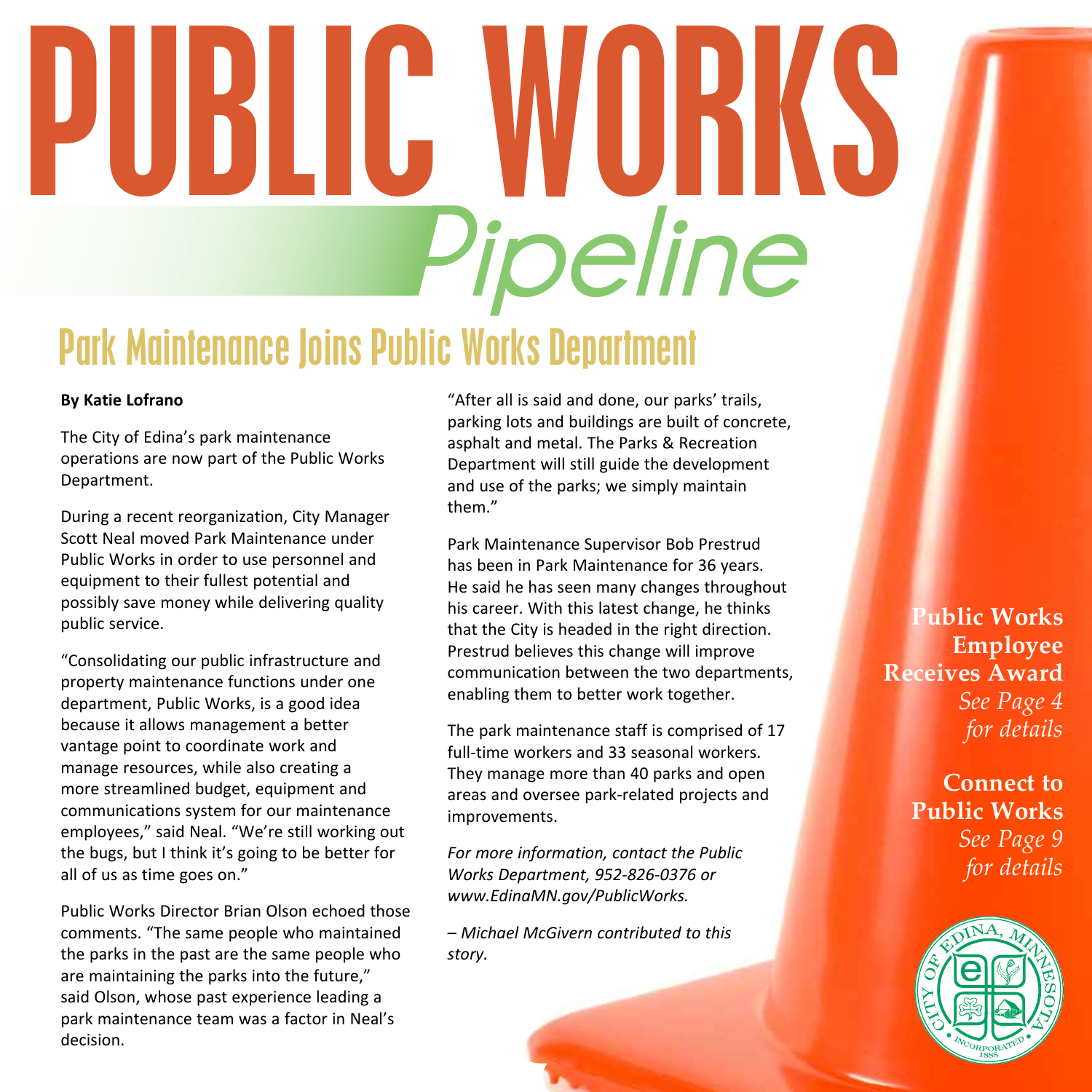## The Upkeep Of Public Trees Depends On You

"Natural beauty" is one of the reasons people enjoy living in Edina, according to the most recent Quality of Life survey.

In the immediate vicinity of streets, the community claims approximately 30,000 trees, adding to the natural beauty residents appreciate.

A City Forester and two Forestry Technicians work yearround to monitor and maintain the beauty of Edina's trees on public property. Property owners play a vital role in maintaining the health of trees on private property by ensuring that overhanging branches and other overgrowth do not present any transit or safety concerns.

"Homeowners are responsible for maintaining all vegetation bordering their properties – trees, shrubs and other plants – to comply with City ordinances," said City Forester Tom Horwath.

Growth into boulevards – the portion of the City's rightof-way bordering the street itself where sidewalks, street signage and fire hydrants may be placed – can cause a number of obstructions.

By law, all streets must be clear of vegetation to a height of 16 feet above the curb or street edge, and sidewalks to a height of 8 feet, regardless of whether the plot is private or public. In addition, overhanging deadwood and rotting branches present a safety hazard and must be removed.

**2**

Edina residents have access to a number of valuable local resources. Horwath is available for on-site consultations "to determine what needs to be done – or even to offer any advice on how to maintain these boulevard areas … for aesthetic purposes."

If you do not want or are unable to trim the growth yourself, you can contact him for a referral to a trusted tree removal company that has successfully completed projects for the City in the past.

When the City discovers overgrowth in residential areas, the property owner is given three weeks' notice to trim the trees back to an acceptable length. If after that period the trees have not been taken care of, the City will arrange for the work to be done at the expense of the property owner.

If, however, in the judgment of any City official, "an immediate public safety hazardous condition exists which must be corrected immediately, the City will do the removal at no expense to the property owner," Horwath said. In these cases, all debris will be left on site and removal will be the responsibility of the property owner.

*For more information, contact Horwath at 952-826-0308. His hours are 6 a.m. to 2:30 p.m. Monday through Thursday.*

*– Compiled by Katie Lofrano*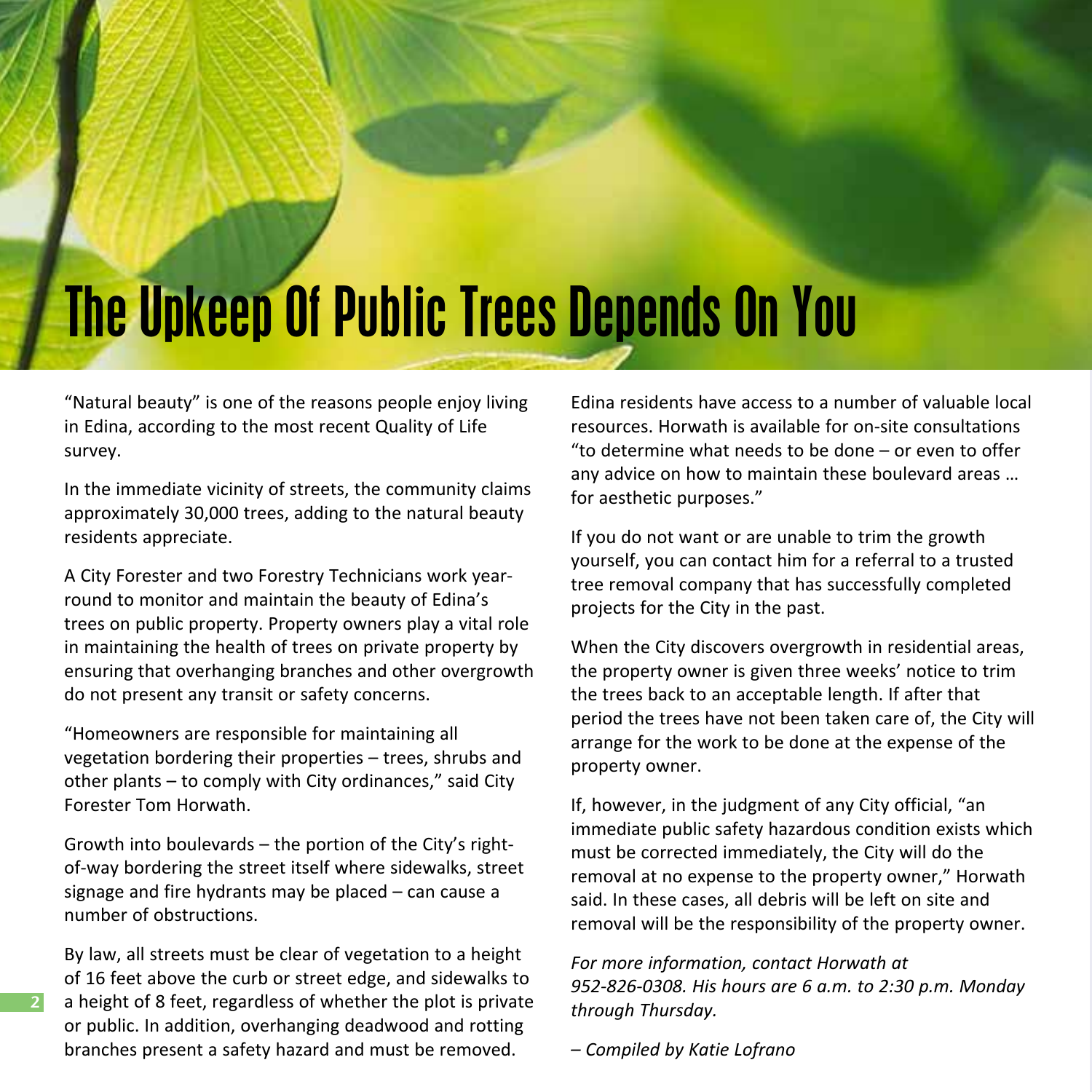#### Water Treatment Plant Gets National Recognition

#### **By Frank Petrovic**

Congratulations to "Treatment Plant 6."

Granted, the water treatment facility located in the lower level of the municipal parking ramp adjacent to Jerry's Foods in the Grandview District doesn't have the greatest moniker ever. However, the facility itself is pretty great and has garnered national accolades.

Constructed in 2011 and 2012, the space had been previously used for storage by the Public Works and Police departments.

The site was chosen because there was no additional cost to procure property, and for its central location to northern water wells. The City of Edina operates four water treatment plants that filter a total of 10,400 gallons of water per minute. Treatment Plant 6 filters about 4,400 gallons per minute, and has pressure filters filled with sand, gravel and anthracite to remove iron and manganese. The plant also has air strippers that filter out volatile organic compounds (VOCs). The cost of the new water treatment plant was \$5.9 million.

"This project was very challenging," said Dave Goergen, Public Works Coordinator. "Designing and constructing a building inside a building is a huge undertaking. It's definitely an atypical project and the recognition for everyone's time, expertise and effort is appreciated."

Enclosed inside another structure, Treatment Plant 6 presented plenty of construction challenges. Massive pieces of equipment were brought into the building

without using cranes. This equipment, along with plenty of pipes, electronics and concrete had to be incorporated into the existing structure using extreme attention to detail with a very small margin for error. These issues, along with Plant 6's VOC filtering capabilities, make it unique.

The treatment facility's architect, AECOM, won the American Council of Engineering Companies (ACEC) of Minnesota's Grand Award in January for outstanding engineering projects. The facility was one of five projects from Minnesota entered for ACEC's National Engineering Excellence award. While it didn't win the top prize, the project received Honorable Recognition from ACEC at its awards ceremony on April 23 in Washington D.C.

AECOM and the City presented the project at an American Water Works Association conference this summer. The contractor of the facility, Municipal Builders, Inc. (MBI), was given an Excellence in Construction award in January from Associated Builders and Contractors, Inc. (ABC) Minnesota/North Dakota Chapter. The project also received a national ABC Eagle Award for construction.

Gary Wells, Public Works Utility Supervisor, agrees that Treatment Plant 6's accolades are well-deserved.

"What they did with the new equipment really was an engineering feat."

*Water Treatment Plant 6 is located at 5120 Brookside Ave. Edina operates three other plants at 5849 Ruth Drive, 4500 W. 76th St. and 6721 2nd St.*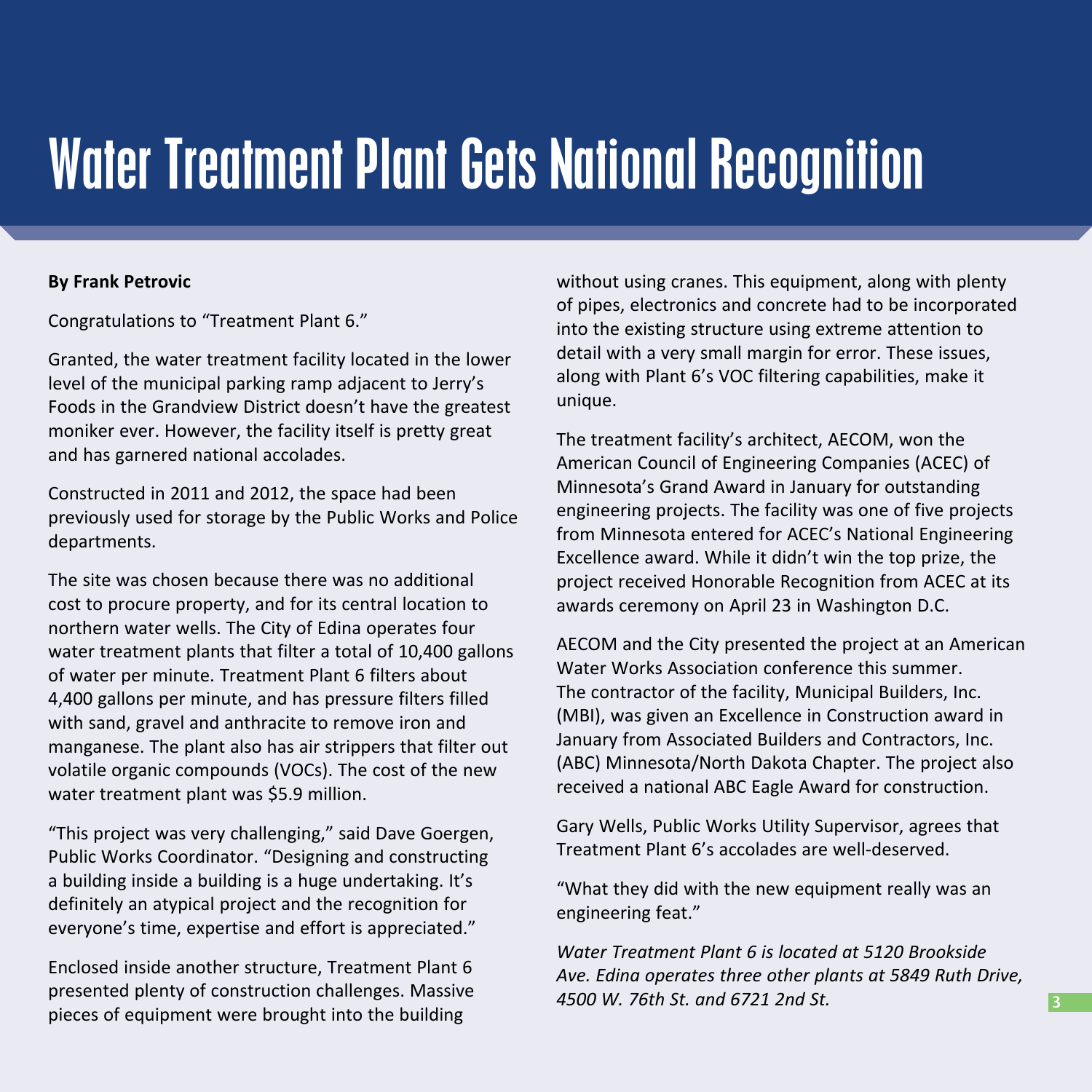### Minnesota Wastewater Operators Association Names Behlen 'Operator of the Year'



**Award winner Nate Behlen is all smiles at work during a beautiful day in Edina.** 

#### **By Frank Petrovic**

Nate Behlen, a Public Service Worker for the City of Edina's Utilities Division of Public Works for the past two years, was recently awarded "Operator of the Year" by the Minnesota Wastewater Operators Association (MWOA).

The MWOA recognized Behlen at its annual meeting in Grand Rapids. He is the 2013 Collection System Operator of the Year for Class SB, which is comprised of cities with a population of 15,000 to 50,000.

Dave Goergen, Edina's Public Works Coordinator, said the award is an honor, explaining, "There are over 50 municipalities and agencies that fall into the Class SB, and thousands of operators, so to be singled out by his peers

is a great honor. We are very proud of Nate's efforts and he is clearly deserving of this award."

Behlen is the first Edina employee to win this award.

Behlen excels in his job duties, which include preventive maintenance tasks and troubleshooting and repairing water, sewer and storm water systems. However, it takes much more to win MWOA's Operator of the Year. Winners meet criteria of excellence in job performance; accomplishments, awards, education and training undertaken to further their performance; professional, community and civic activities; and involvement in the advancement of the MWOA.

"Not only has Nate delivered excellent performance on his work assignments, but he has also shown that same dedication to high quality in his continuing education and professional licensure pursuits," said Goergen.

Behlen was nominated for this award by co-worker Travis Iverson. He feels honored to have received this award but insists, "Everyone in our department is equally deserving of this award. I was fortunate to be nominated and feel lucky that I was chosen."

*For more information about the Public Works Department, visit www.EdinaMN.gov/PublicWorks or call 952-826- 0376. For more information about MWOA, visit www.mwoa.net.*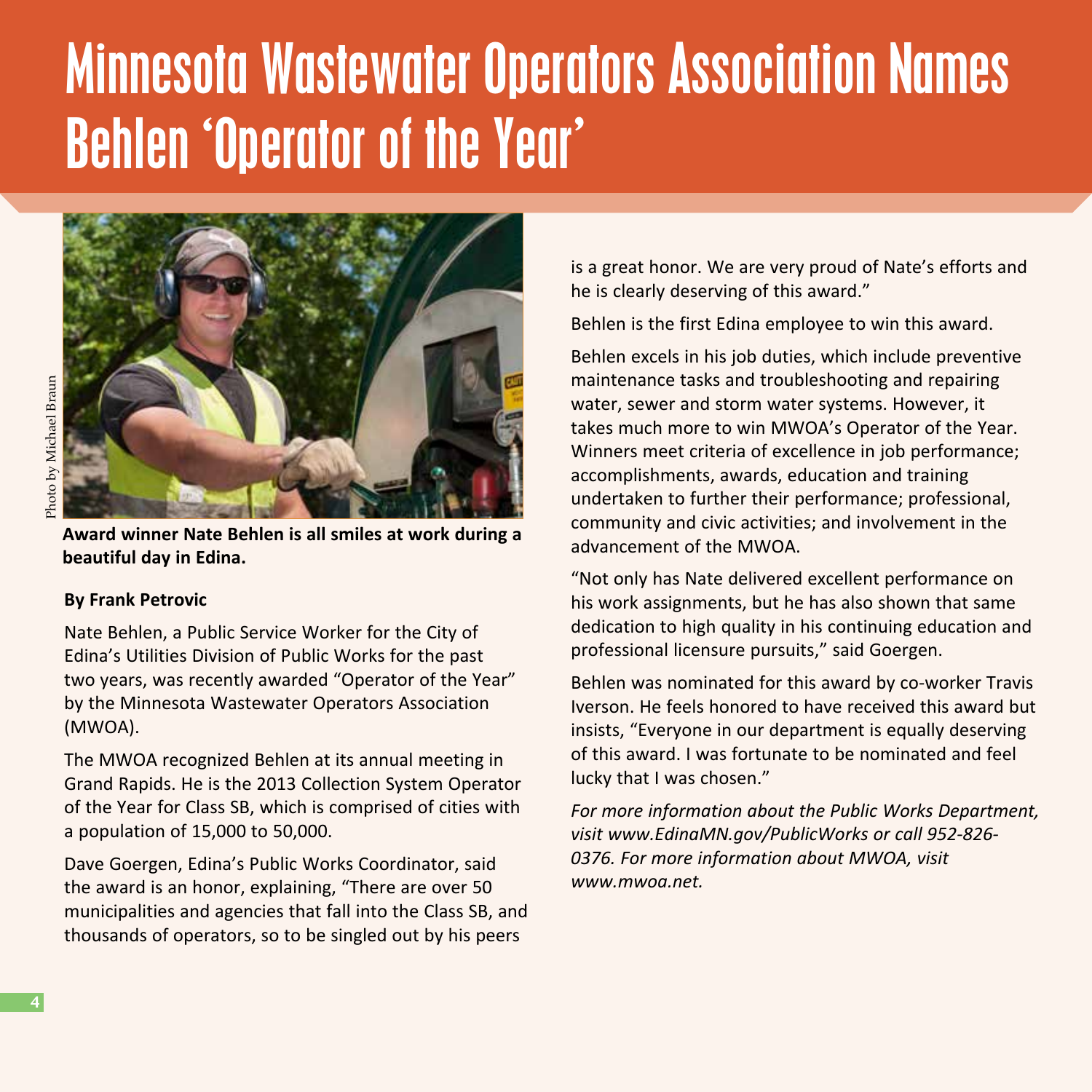### Clear Sidewalks Of All Snow And Ice

For Minnesotans, "being neighborly" goes well beyond the occasional block party and a willingness to lend a cup of sugar. In the wake of blizzards and other severe weather, Edina residents have important responsibilities to one another. In addition to clearing their own driveways and walkways, property owners must remove snow from the public sidewalks on their plots.

According to Edina City Code, "All snow and ice shall be removed from a sidewalk by the owner of the property adjoining the sidewalk within 48 hours of the cessation of the precipitation." Clearing sidewalks of all accumulation within two days is imperative because not doing so can cause many safety hazards.

There are only a few commercial and heavily trafficked stretches of sidewalk where the City will remove snow. These include those along France and York avenues, Gleason Road and 70th Street.

The City will issue a written notice to property owners with sidewalks that are not shoveled. If snow and ice are not removed within seven days after a warning is issued, residents may be charged for the cost of removal by the City, which could exceed \$300.

You can clear the accumulation however you would like, but you must obey several rules when moving snow.

Snow may never be pushed out onto or across City streets, and should never be piled onto adjoining properties. Note how tall your snow piles are becoming during this process. If it looks like they might present a sight obstruction to passing vehicles, redistribute some of the bulk.

In addition, residents should clear snow from around fire hydrants located on private property. Fire hydrants must be visible and accessible to emergency workers at all times.

Maintaining sidewalks is not only a winter responsibility, though. After the ground thaws in the spring, some sidewalk panels may move or shift. Uneven pavement is a trip hazard that should be reported to the Public Works Department.

*Residents can report trip hazards and other problems using the online service request form at www.EdinaMN.gov/PublicWorks.*

*– Compiled by Katie Lofrano*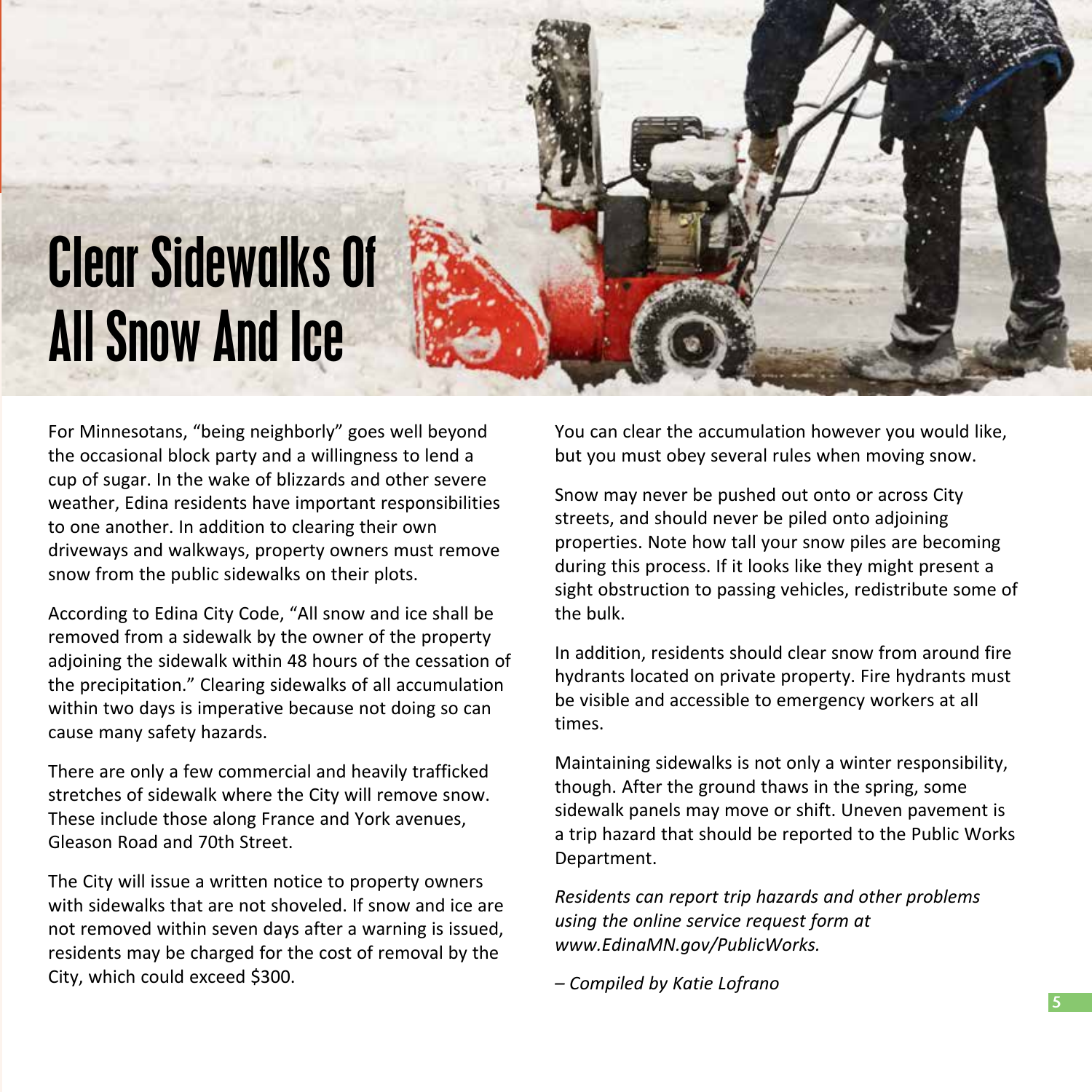

Fire hydrants are sprinkled throughout the community, but are often overlooked. In the event of a fire, though, they are the center of attention.

Locating the nearest fire hydrant is one of the firefighters' first priorities.

The ability to tap into the municipal water supply via a hydrant can mean the difference between life and death for those trapped inside a burning building. Fire hydrants need to be visible at all times.

"They are not meant to be hidden. That's why they're painted red," said former Fire Chief Marty Scheerer.

According to Minnesota State Fire Code, there must be a three-foot cleared radius around all fire hydrants. This clear zone includes flower beds and other landscaping improvements.

When you add bushes or plant trees in your yard, make sure the plants are away from any fire hydrants, and account for future growth.

Fire hydrants are even easier to overlook during the winter months. Clear all snow away from the hydrant and be sure when moving it not to obstruct the view of the unit from the street. If you see that a neighbor is out of town, clear snow away from the hydrant on that property.

The City appreciates your helping hand. Approximately 2,000 fire hydrants are in Edina, and the City does not have the personnel to look after each one.

*For more information regarding fire hydrants, contact the Edina Fire Department at 952-826-0330.*

*– Compiled by Katie Lofrano*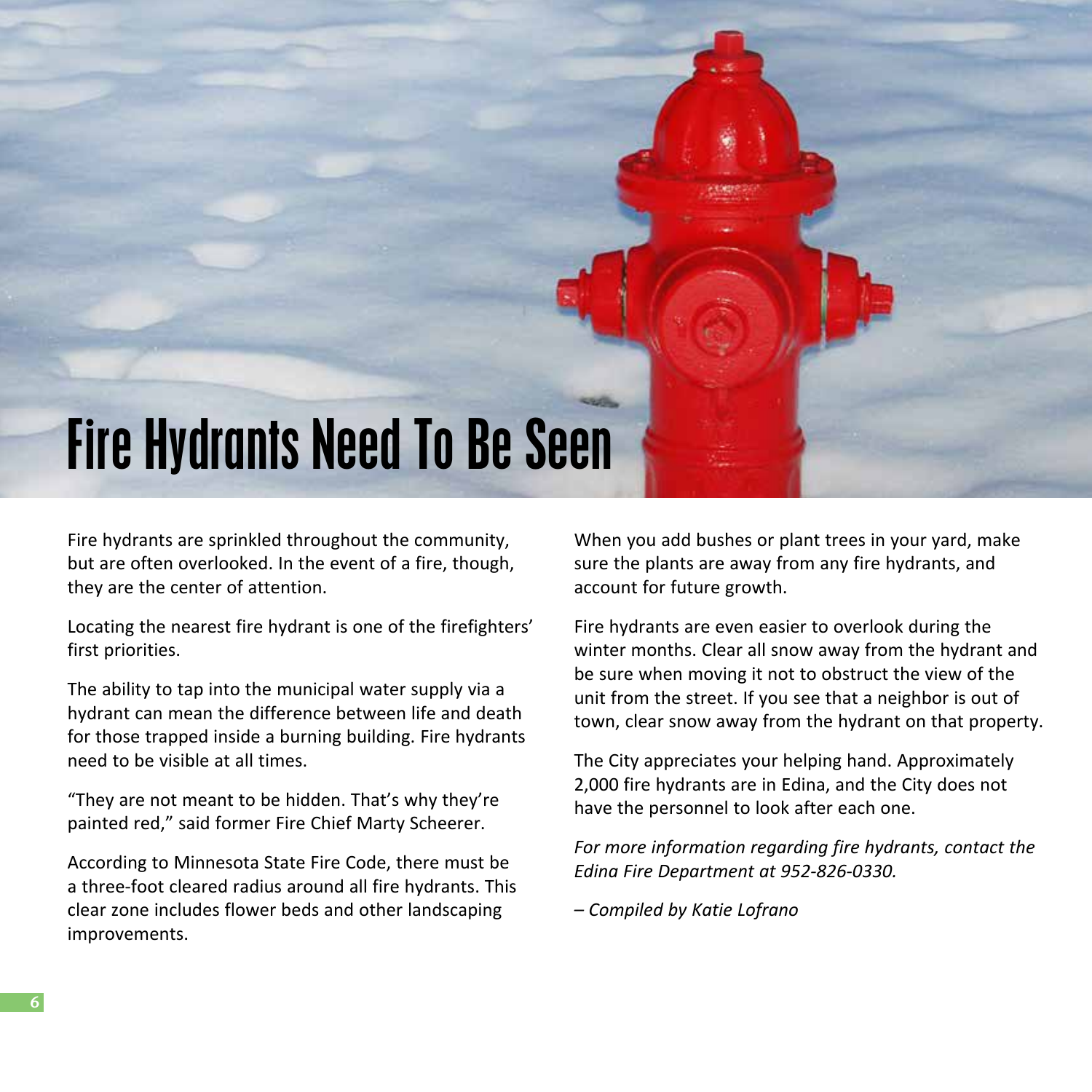### Motorists Must Follow Winter Parking Rules

Avoid parking tickets and having to recover a towed vehicle by familiarizing yourself with the City of Edina's winter parking restrictions.

According to City regulations, no vehicle may be parked on a street, highway or alley under these conditions:

- From 1 a.m. to 6 a.m. Nov. 1 through March 31, regardless of wintery conditions.
- When 1.5 inches or more of snow has fallen. Once streets and roadways have been plowed to the curb line, residents can then park vehicles on designated roadways.
- For six hours after a snowfall has ended, unless City traffic signs specifically allow vehicles to park on roadways.

In order to clear Edina's streets, snowplows must have easy access. Cars parked in the street prevent them from doing a thorough job. These rules are strictly enforced.

The Edina Police Department records and tracks those vehicles that are not in compliance with parking regulations. When a vehicle is in violation, an officer will issue a warning by means of an explanation card to the owner of the vehicle. If the Police Department encounters the vehicle violating regulations a second time, the owner will be issued a citation.

During significant weather events, if a vehicle is obstructing the path of a plow, the Police Department will attempt to locate the owner. If an owner cannot be found, the City will have Kustom Karriers tow the vehicle to its Minnetonka location.

*For more information, contact the EPD at 952-826-1610.*

*– Compiled by Katie Lofrano* 



#### City Will Reimburse Residents For Plow Damage To Lawns

A snow-covered Edina is a beautiful thing, but for snowplow drivers, it can be challenging to know exactly where streets end and lawns begin. Their second-tosecond judgment calls become even more challenging during heavy snowfalls and winter storms.

While snowplow drivers do a commendable job on the whole, it is inevitable that there will be places each year where the plows do slight damage to the grass at the edge of plots. If this happens to your lawn, the City of Edina will cover the cost of new sod or grass seed and send out a Public Works crew to repair the turf the following spring.

After installation, it is the property owner's responsibility to tend to the new grass.

Streets Supervisor John Scheerer cautions that boulevards – the length of lawn immediately abutting the street pavement – are intended for utility uses and for snow deposits, not for gardening or other landscaping improvements. As a result, the City is not accountable for plow damage done to vegetation other than grass or to personal items other than mailboxes.

*If a boulevard on your property is damaged by a snowplow, contact Public Works through the "Report a Problem" form at www.EdinaMN.gov/PublicWorks.*

**7**

*– Compiled by Frank Petrovic*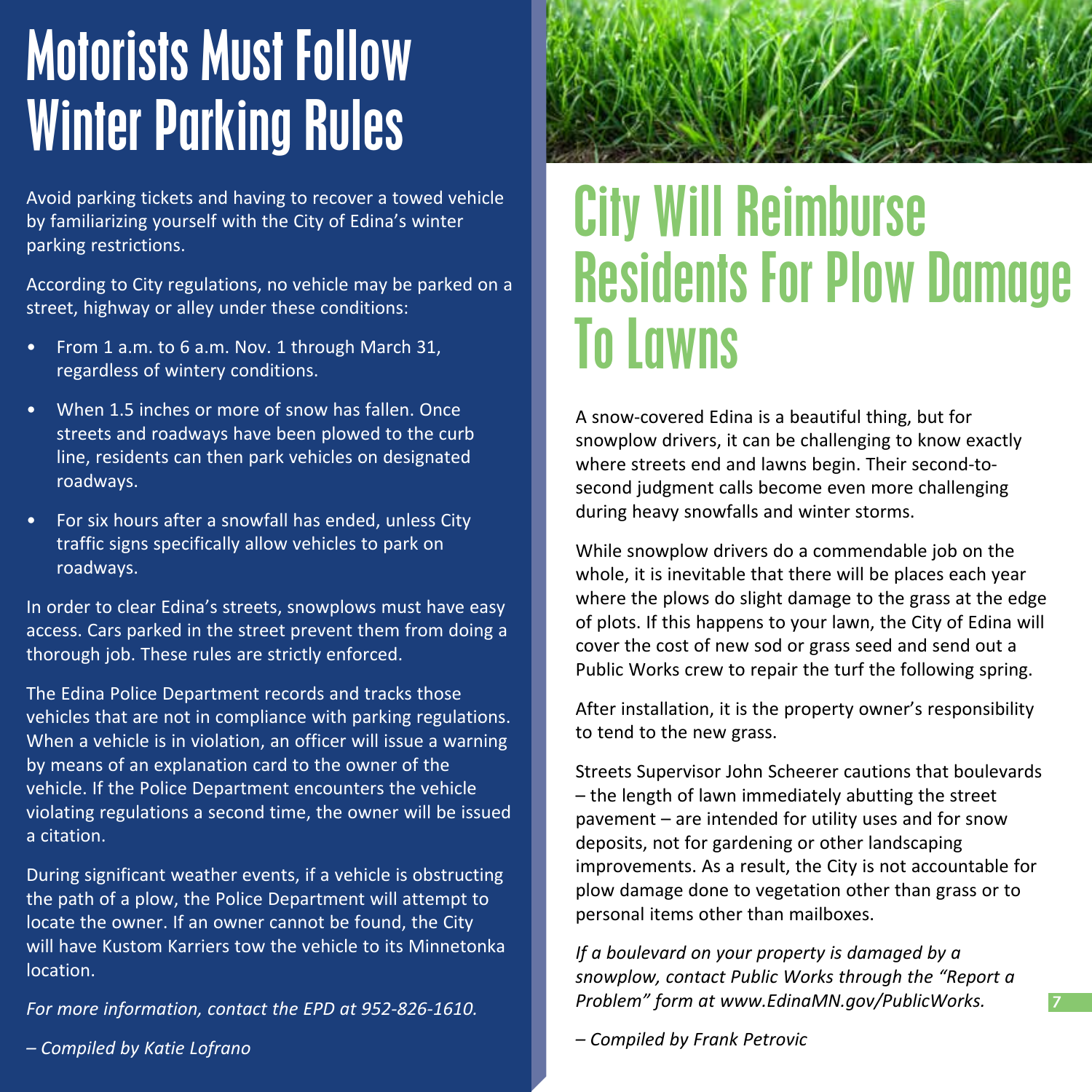

**for Public Works, enjoys solving problems and supporting City operations each and every day.** 

Barnes Begins Work As Facility **Manager** 

#### **By Katie Lofrano**

Solving problems and supporting all types of City operations is what new Facility Manager Tim Barnes enjoys most in his job.

As Facility Manager,

Barnes is responsible for planning, organizing and managing the operations and staff of the Public Works Department's City Facilities Division, which includes three other employees. His team works closely with the Public Works Department's other divisions to coordinate projects at all City facilities and plan for future needs.

"The Facility Manager position was created because residents of the community have made a massive investment in the community  $-$  exceeding over \$150 million," said Edina City Manager Scott Neal. "Yet, we had no essential management of this function. I have experience with facilities management … and [Tim] brings a drive for a better stewardship to give our residents better management."

Public Works Director Brian Olson agrees that Barnes was the best fit for the newly created position.

"Tim's background and experience in the facilities management field will be instrumental in providing positive leadership and direction for Edina's buildings. He will be proactive rather than reactive in his methodology as we move forward," he said.

Barnes has 20 years of experience in facility maintenance. He received his training through Lee University and the

**8**

University of Florida. He has been a State Certified Trade School Instructor for several years in various buildingrelated trades. Managing facilities has been in the Barnes family for three generations, so Barnes says it's "in his genes."

Barnes relocated from New York five years ago after he fell in love with the Midwest. When he heard about the Facility Manager position with the City of Edina, he "knew this was a place that shared the same values and guiding principles as I did," said Barnes.

The City operates more than 88 buildings with a value of roughly \$151 million. Barnes appreciates that each City building is unique. Employees work at some, but not all, buildings. Some are climate controlled, others are open seasonally.

To keep things running smoothly, City Hall and other buildings need to be strategically managed and comprehensively monitored and looked after, said Barnes, explaining his position.

Systems Barnes oversees are HVAC, electrical, plumbing, building infrastructure, roofing and custodial work.

With a full workload and a lot of buildings, Barnes enjoys coming to work every day because he gets the chance to help people and solve problems. He said he likes all of the diversity that presents itself in Edina.

*For more information, contact the Public Works Department, 952-826-0376 or www.EdinaMN.gov/PublicWorks.*

*– Michael McGivern contributed to this story.*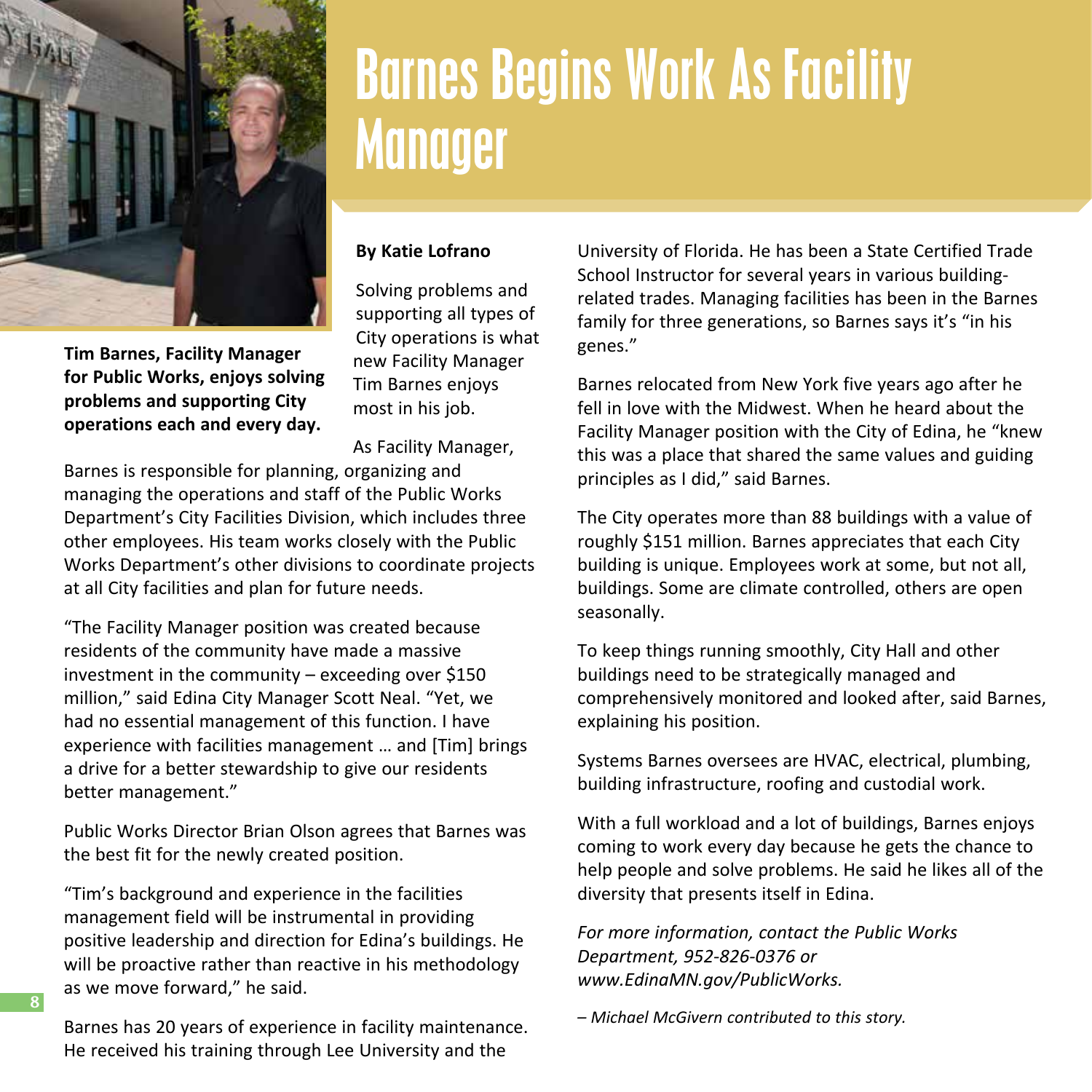### Connect To Public Works



#### **By Katie Lofrano**

The Edina Public Works Department offers a number of ways for residents to stay connected and informed of its projects and activities.

Residents can request service through the City of Edina's website, find behind-the-scenes information about Public Works on its blog, keep up with updates via social media, receive notifications through City Extra and offer ideas for improvements on the "Speak Up, Edina!" website.

**Report a Problem:** The City of Edina's website includes an interactive form for residents to request a service or report a problem. This form makes it very easy for residents to tell the City about something that needs to be fixed, such as a pot hole or malfunctioning street light. Fill out the form at

www.EdinaMN.gov/publicworks\_reportproblem.

**Public Works Blog:** Public Works employees write a blog. Public Works Coordinator Dave Goergen is the primary blogger. Residents can follow the blog to get a glimpse of the behind-the-scenes operations of Public Works and comment on them. Visit the blog at www.EdinaMN.gov/wordpress/category/public-works/.

**Social Media:** Information regarding Public Works is included on the City of Edina's main Facebook page, as well as on the City of Edina's Twitter account. On the Facebook and Twitter pages, Public Works notices such as road closures are posted. Become a fan of the City at www.facebook.com/EdinaMN. Follow the City on Twitter at www.twitter.com/EdinaMN.

**City Extra:** City Extra is a free email subscription service. People can sign up for any of several dozen lists, including those for street closures and emergency water shut-offs and street reconstruction projects by neighborhood. Sign up for City Extra at www.EdinaMN.gov/CityExtra.

**Speak Up, Edina!:** "Speak Up, Edina!" is an engagement website where people can share their own ideas for improvements and where the City facilitates discussions. Speak Up, Edina! is the newest tool the City of Edina has to connect with its residents. It was launched in June 2012. Visit Speak Up, Edina! at www.speakupedina.org.

"Individuals have their own preferences for staying informed and connecting with the City. Most people choose to connect in a way that is the most convenient," said Communications & Technology Services Director Jennifer Bennerotte. "We want to give residents a lot of different options and opportunities for staying informed. There isn't one way that is better than another  $-$  they are all equally important."

Goergen said the website and blogs have traditionally been the most utilized electronic means of gathering information about Public Works.

"I personally like the blog, and am working on improving how often posts go up for people to see," he said.

Goergen thinks social media is a great and easy way for Public Works to get vital information out to the public, especially when the information is time sensitive.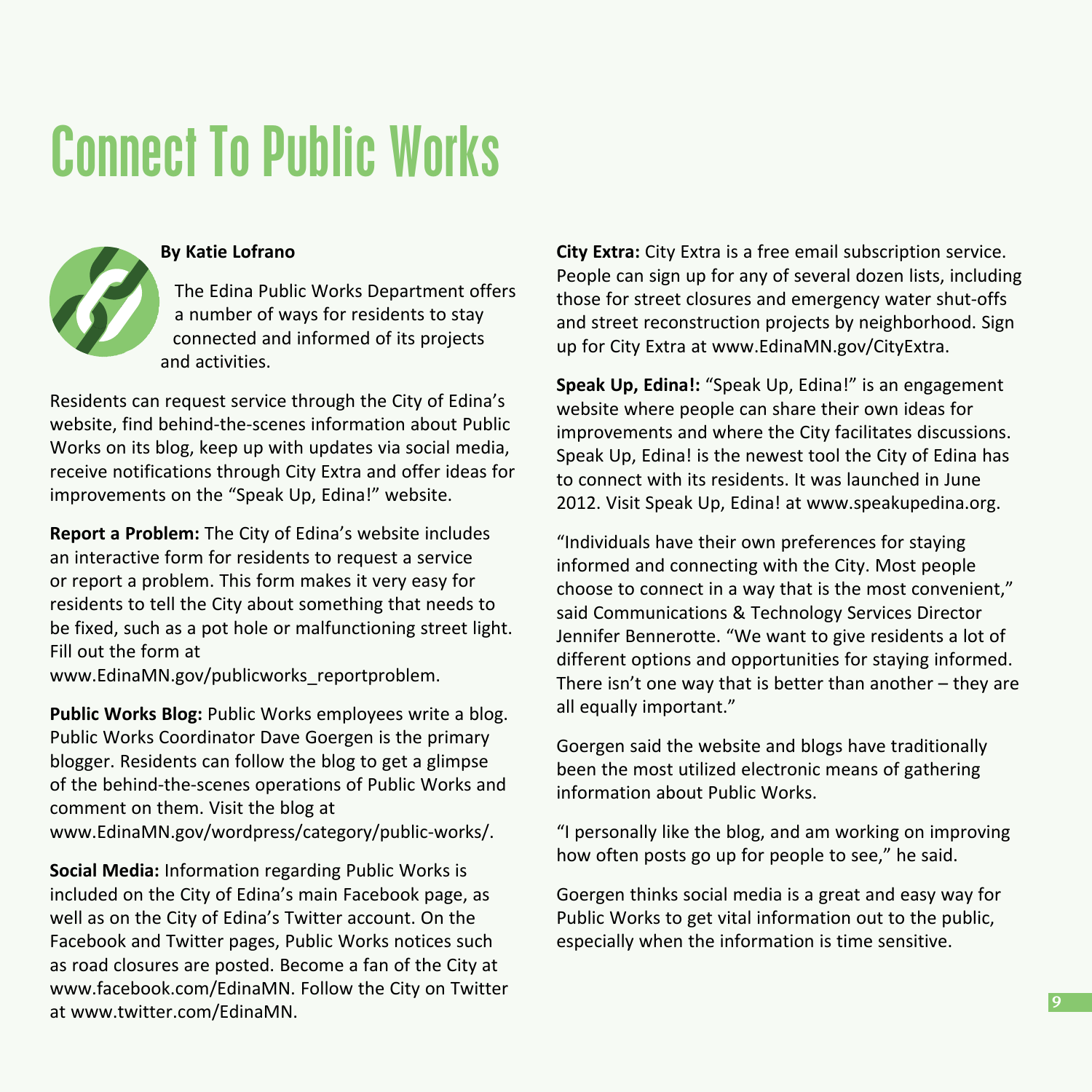### Winter Teamwork Keeps Edina's Streets Clear And Safe

Clearing Edina's streets of snow during the winter months can be difficult.

Fortunately, the Public Works Department has developed detailed guidelines to handle snow and ice with an emphasis on public safety and minimal inconvenience to drivers.

For severe weather purposes, the City classifies each street based on primary function, traffic volume and community welfare concerns. High-volume routes that act as access roads for emergency vehicles are labeled "Red Routes." These receive first priority for both plowing and salting. Routes providing access to schools and commercial areas are second priority.

Only when these street tiers are clean will plows turn to low-volume residential roadways, alleys and Cityowned parking lots. Except in select cases, the clearing of sidewalks is the responsibility of property owners.

Ordinarily, the plows clear the center of each roadway first so as to accommodate through-traffic while the rest of the buildup is cleared. When appropriate, Public Works will also deploy trucks to spread sand, salt and other chemicals to remove ice from the streets.

As a general rule, snowplows will not be dispatched for a snowfall of less than 1.5 inches. Streets Supervisor Shawn Anderson monitors snow accumulation,

snowdrift and ice conditions, and it falls on him to determine when plowing is necessary.

"Each storm is different," Anderson said. "Sometimes we have to wait it out and sometimes we have to fight it during the storm."

Be advised that severe cold, significant wind and limited visibility may inhibit City plows from reaching your street in a timely manner. In the event of extremely poor weather conditions, snowplows are put on temporary hiatus at the discretion of the Streets Division.

#### **How To Help Plow Drivers Help You**

Even when wind and dangerous temperatures are not a factor, plow drivers have a tough job dealing with winter storms. Public Works Director Brian Olson notes that there are several simple things you can do to minimize obstacles.

"Don't pass snowplows when they're plowing, and wait until after the plow goes by to park your vehicle in the street," he said. In addition, Olson strongly advises residents to keep sleds and toys away from the street when they are not being used, and not to shovel near the end of their driveways as the plow comes through.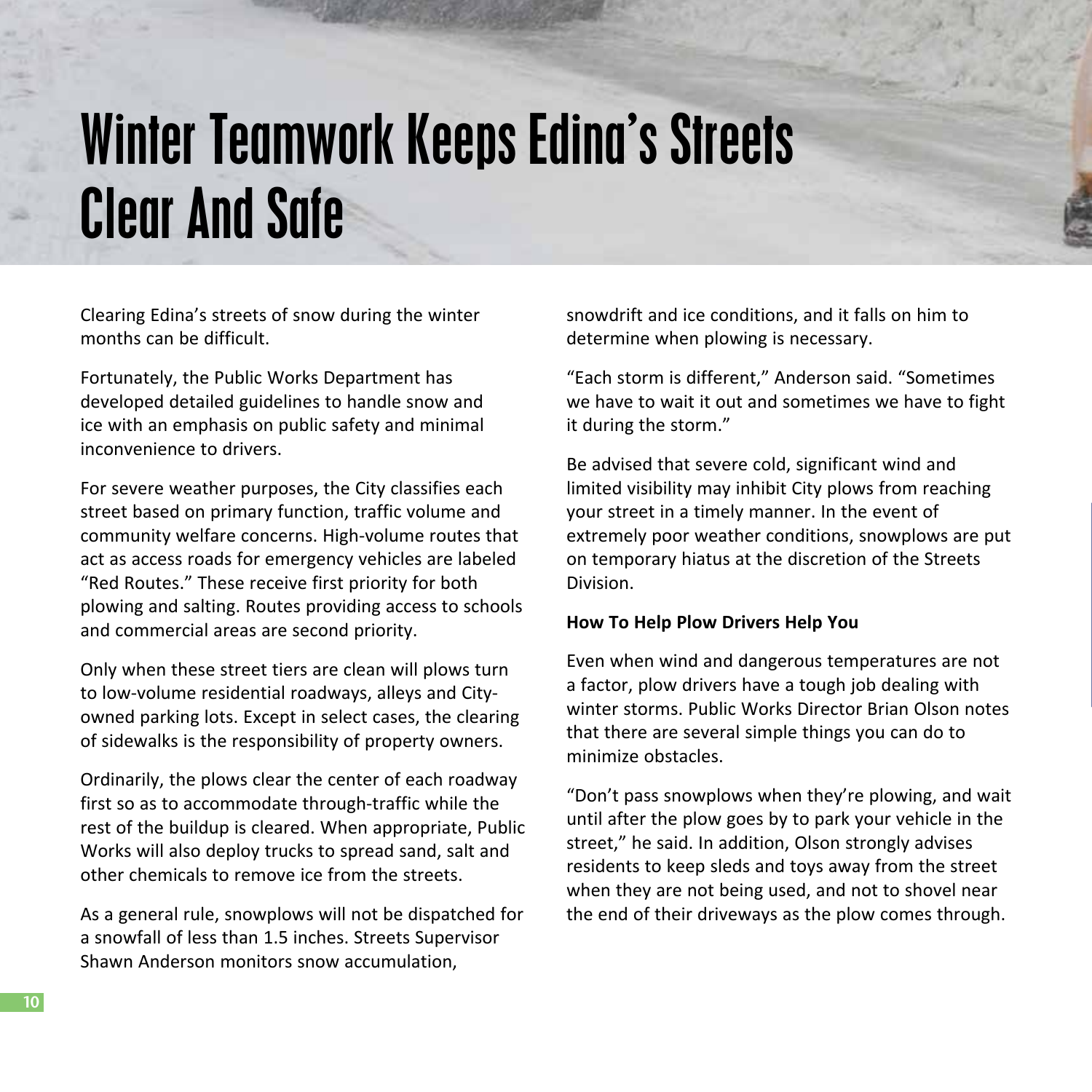

Respecting snowplows is not merely a matter of courtesy, but also a safety concern, Olson noted, saying, "Frequent backing is necessary during plowing, and visibility to the rear is very limited."

One particularly troubling practice is the building of snow forts and snow bank tunnels on or near street curbs.

"Snow forts can easily conceal children and are very difficult to see when driving large snowplows," Olson said. Moreover, "Forts are usually only built when the snow is heavy and wet – not when it is light and fluffy – and the most dangerous in terms of a collapse."

*– Compiled by Frank Petrovic*

### Be Sure To Inform Your Snow-Clearing Contractors Of Edina's Regulations

Many Edina residents hire private contractors to handle their snow removal needs. While it's nice to have someone else take care of this for you, please remember that it is still your responsibility to make sure the people you hire follow Edina's regulations.

Private plows must not deposit snow onto or across a roadway. Any snow that is removed from a sidewalk or driveway must remain on that property or be hauled away at the property owner's expense.

The City of Edina's Public Works Department will monitor private snow plowing contractors on a regular basis, though the property owner is ultimately responsible.

Property owners will receive a warning letter for violations on the first offense. If a second offense is reported, the City may issue the property owner a fine of up to \$700.

*– Compiled by Frank Petrovic*